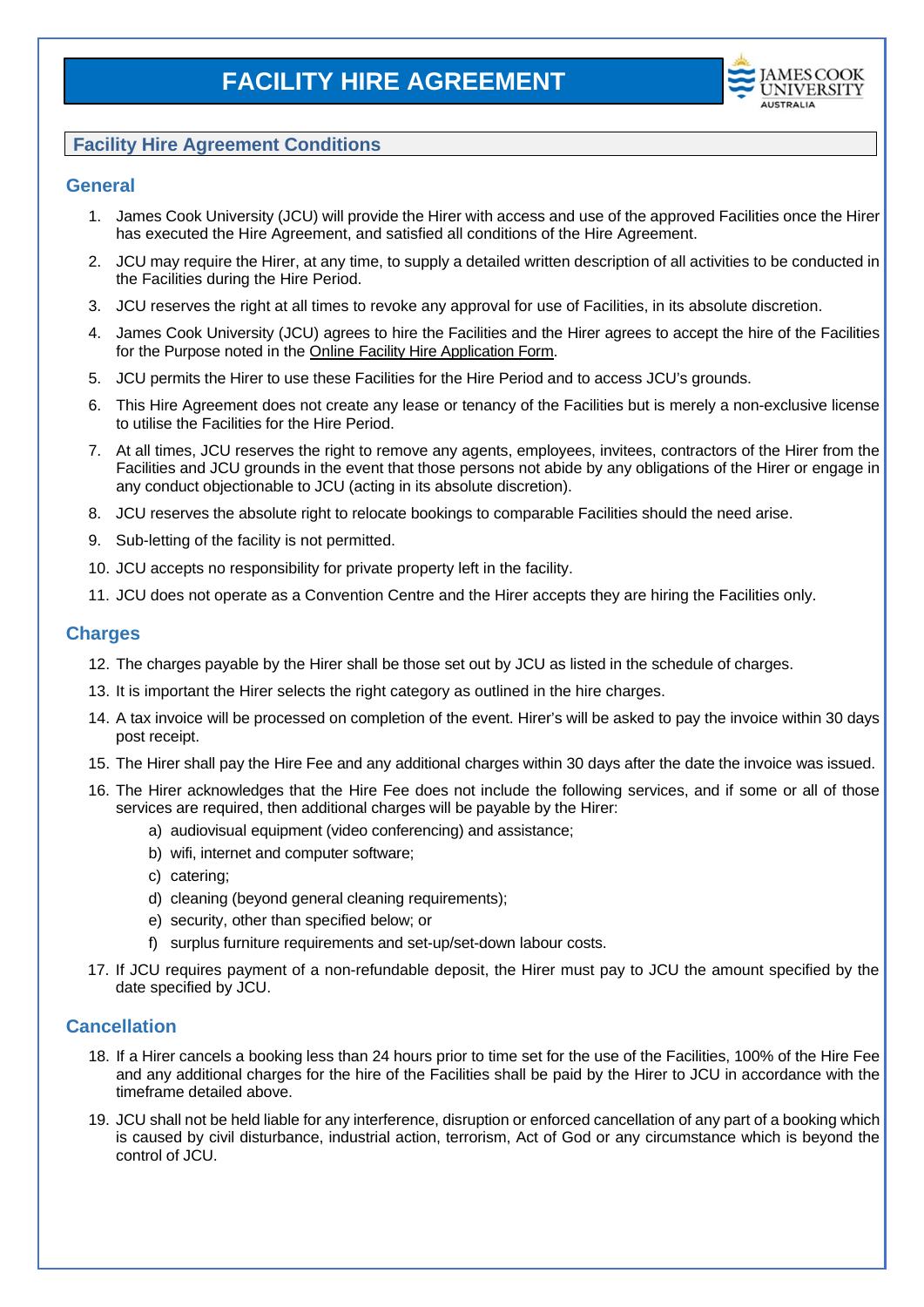- 20. JCU, at its absolute discretion, may prohibit any performance or function which in its sole opinion is considered objectionable or dangerous or which is contrary to law or which would be detrimental to the good standing and reputation of JCU. In any such case the Hirer shall be deemed to have consented to the prohibition and JCU shall not be liable for any loss or damage suffered by the Hirer in direct or indirect consequence of JCU's prohibition of any performance or function of the Hirer.
- 21. Notwithstanding anything to the contrary contained in this Hire Agreement, JCU may, in its absolute discretion, elect to terminate this Hire Agreement with the Hirer upon the provision of 30 days' prior written notice to the Hirer. JCU shall not be liable for any loss or damage suffered by the Hirer in direct or indirect consequence of JCU's termination.

#### **Insurance**

- 22. The Hirer indemnifies and agrees to keep indemnified JCU against all losses, expenses, liabilities, claims and damages incurred as a result of or arising out of the hiring of the Facilities caused by any act or omission of the Hirer, its servants, agents or invitees.
- 23. The Hirer must take out or hold a current Public Liability Insurance Policy in the name of the Hirer in the amount of no less than twenty (20) million (current for the entire length of the Hire Period). A copy of the certificate of currency must be attached to the completed Online Facility Hire Application Form before it is submitted.
- 24. The Hirer must provide a copy of Workers Compensation Certificate of currency (if applicable).

#### **Facility Hire Obligations and Provisions**

## **Publicity**

- 25. Unless otherwise agreed, the Hirer shall not make any statement in any advertisement which directly or indirectly implies that the use for which the Facilities are hired is conducted or promoted by JCU. For the avoidance of doubt, the address of the Facility may be displayed but shall not include JCU's name, logo or other related trademarks unless otherwise agreed between the parties.
- 26. JCU, acting reasonably, reserves the right to request amendments to the Hirer's marketing and publicity paraphernalia to ensure such event is not directly or indirectly affiliated with JCU.
- 27. The Hirer shall not display any poster or advertisement in any part of the Facilities of JCU without having first obtained the written approval from the Estate Directorate. This will be coordinated by the JCU Timetable Team.

## **Observance of Laws**

- 28. The Hirer shall comply with all rules and policies of JCU, and with the provisions of all legislative requirements applicable to the Hirer, and shall indemnify and keep indemnified JCU against all losses, expenses, liabilities, claims and damages incurred as a result of the Hirer's breach of any such legislative requirements.
- 29. The Hirer agrees to indemnify JCU against loss or damage it suffers if the Hirer, or a person admitted to the Facilities during the Period of Hire (except JCU staff):
	- a) Damages or destroys any property;
	- b) Injures any person;
	- c) Fails to observe any of the Hirer's obligations under this Hire Agreement.
- 30. The Hirer shall not admit patrons to the Facilities in excess of the estimated attendance, as specified in the Reference Schedule.

#### **Cleaning**

- 31. All Facilities are to be left clean and tidy with all rubbish placed in the bins provided and excess waste removed from site. Any kitchen or similar spaces are to be cleaned including washing, drying and putting away dishes and the fridge emptied of all items. Catering equipment such as trays and utensils are the responsibility of the Hirer and must be removed from the venue and returned, JCU will not be responsible for items left in rooms or kitchens. General cleaning costs are included in the Hire Fee, but additional cleaning fees may be charged if the Hirer has created cleaning requirements above and beyond general cleaning requirements.
- 32. There is no catering allowed in teaching spaces. Hirer's will need to ensure a suitable foyer space or external area is also booked if catering is offered.

## **Good Order**

- 33. The Hirer shall be responsible for maintaining good order in and around the Facilities during the period for which the facility is hired.
- 34. The Hirer shall comply with any instruction by any officer of JCU as to the maintenance of good order and compliance with these conditions in and around the Facilities.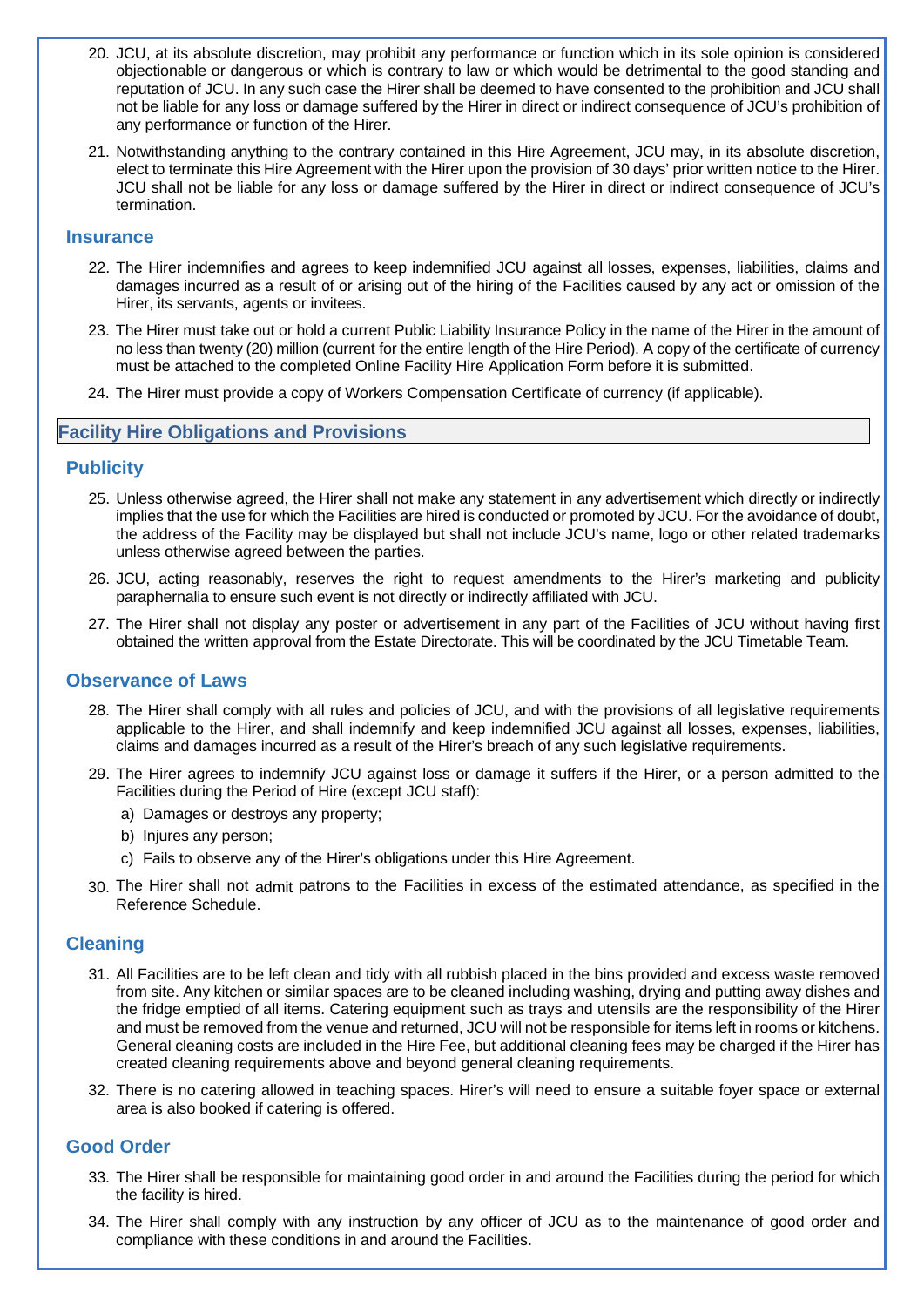35. The Hirer shall take all reasonable steps to ensure all persons admitted to the Facilities during the Hire Period observe these obligations at all times.

## **Distinguished Visitors**

36. To ensure that JCU's protocols may be observed, the Hirer shall give JCU advance notice in writing of the attendance at any function of Regal or Vice-Regal visitors, Heads of Government or persons representing them.

### **Staff**

- 37. JCU may employ, on behalf of and at the expense of the Hirer, such staff as JCU thinks necessary for the Purpose of the hiring.
- 38. No setting up or dismantling of JCU equipment shall be carried out by the Hirer except in the presence of a member of the staff of JCU who is authorised to supervise such activities.

# **Alterations to Seating and Stage Settings**

39. Any alteration of the normal seating or stage setting of any Facilities shall be made only with the prior written consent of JCU, and at the expense of the Hirer.

# **Reinstatement of Facilities and Damage to Equipment**

- 40. The Hirer must not rearrange or remove furniture or other items in the Facility or use the Facility in specific manner without the expressed authority of JCU.
- 41. At the end of the Date/s and time/s of hire of the Facility, the Hirer must:
	- a) Remove all of the hirer's property;
	- b) Return the furniture and/or other items in the Facility to their original position; and
	- c) Either remove all loose rubbish or ensure that it is placed in any bins provided.
- 42. Excepting fair wear and tear, the Hirer shall be liable to JCU for any damage to Facilities or to any fittings, equipment, furniture, carpets or other property, which occurs during the Hire Period.

#### **Alcohol, Refreshments and Smoking**

- 43. Unless otherwise approved, the Hirer shall not bring or sell alcohol beverage, food or refreshments onto JCU grounds.
- 44. In the event approval is given, the Hirer shall abide by any conditions stated by JCU.
- 45. The Hirer is to ensure that the JCU smoke-free campus policy is adhered by all persons associated with the Hire.
- 46. If alcohol is to be consumed the Hirer is to ensure an "Application for Function Alcohol Consumption form" is completed and submitted by email once the booking has been approved and the Hirer has been notified in writing.

#### **Security**

- 47. The Hirer acknowledges:
	- a) Unless otherwise agreed, access to the Facilities will only be permitted during the Hire Period.
	- b) Authorised JCU staff may be in attendance in and around the Facilities during the Hire Period.
	- c) Authorised JCU staff have authority to eject a person or persons from or refuse entry to the Facilities or terminate an activity if, in his/her reasonable judgement, the person or persons are not adhering to the conditions of this Hire Agreement or the Facilities are being used for a purpose other than that specified in this Hire Agreement.
	- d) If required by the Hirer, JCU may at the Hirer's expense, provide additional security for the Facilities.

## **Work Health and Safety**

- 48. Hirers may be required to complete a risk management plan for activities being carried out (NOTE: risk management plan is not required for lecture style events unless catering is being provided). A copy of the risk management plan must be submitted to JCU on request. The plan may include: WHS risks specific to the activities, fire prevention, security, noise, working with children, safety requirements for equipment brought to JCU sites, etc.).
- 49. All accidents, injuries and incidents must be reported to JCU within 24 hours of the event occurring.
- 50. Any accident, injury and incident that results in emergency services being called, must be reported immediately to JCU.